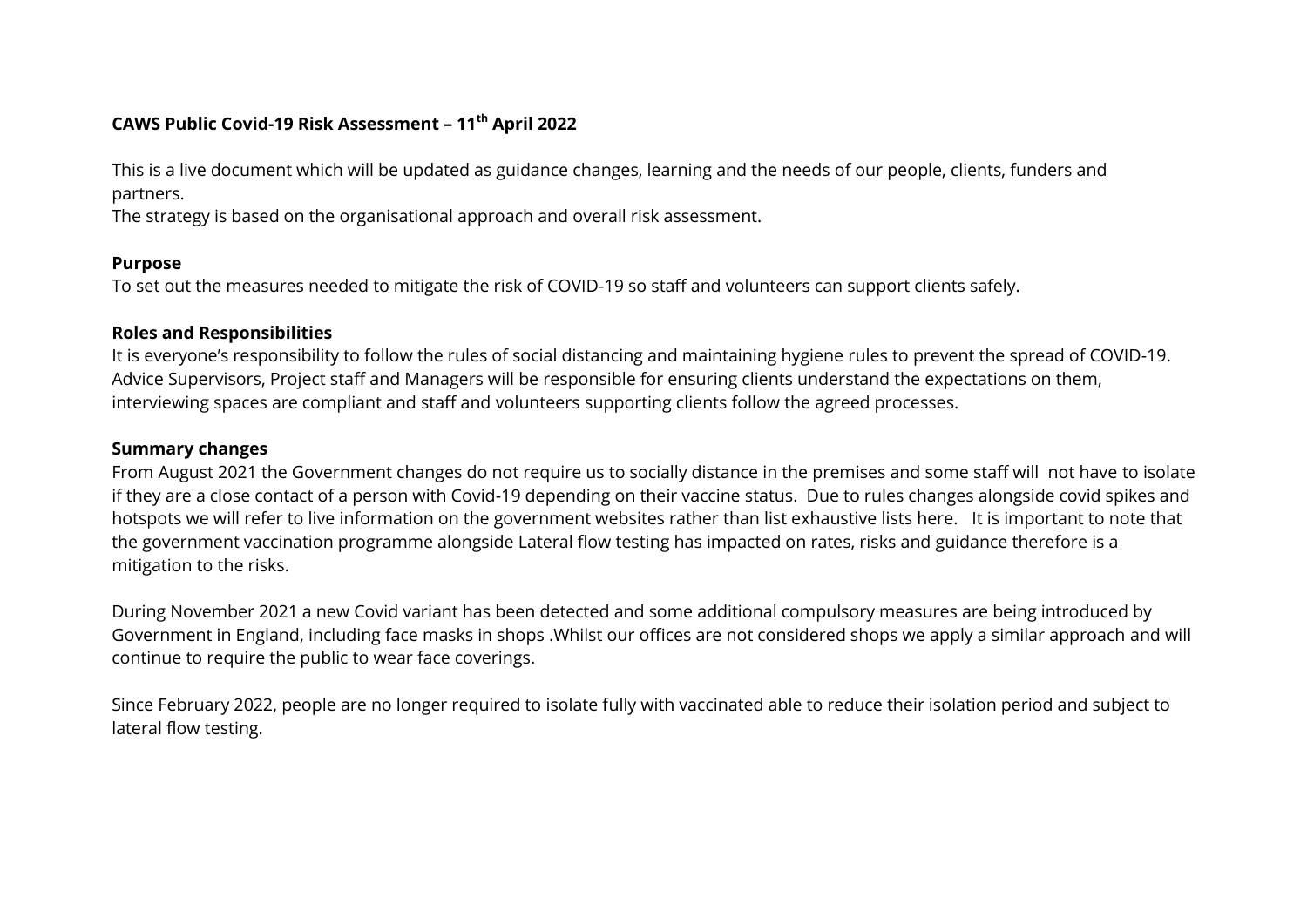From 4<sup>th</sup> April 2022 the Government changed the isolation rules and people are no longer required to self-isolate and tests are no longer free. Where someone tests positive this will be managed at a local level with the manager considering office responsibilities and home working options, vulnerable colleagues and the public.

## **Approach**

We will follow the Government rules and guidance, taking an individual approach to locations and work agile to identify the most up to date data, insight, guidance and practice. We will take a cautious approach and follow local rules within individual premises where we are located.

The Government approach is to take measures to live with Covid-19. We will adopt the those set of principles:

- a. Living with COVID-19: reducing restrictions while encouraging safer behaviours through, in common with longstanding ways of managing most other respiratory illnesses;
- b. Protecting people most vulnerable to COVID-19: through maintstreaming covid-19 individual risk assessments into existing risk assessments for staff and volunteers who were previously classed as "extremely clinically vulnerable";
- c. Maintaining resilience: ongoing surveillance, contingency planning and the ability to reintroduce key capabilities such as social distancing.

Where we provide services in health or social care settings we will follow the provider rules and take advice on protecting highly vulnerable clients. Covid-19 will be incorporated into outreach and centre risk assessments and where co-locating we will follow the guidance in place.

## **Organisation Risk Assessment**

| COVID-19         | <b>RISK</b> | <b>MITIGATING ACTION</b> | <b>FURTHER ACTION</b> |
|------------------|-------------|--------------------------|-----------------------|
| <b>Hazard to</b> |             |                          |                       |
| <b>Business</b>  |             |                          |                       |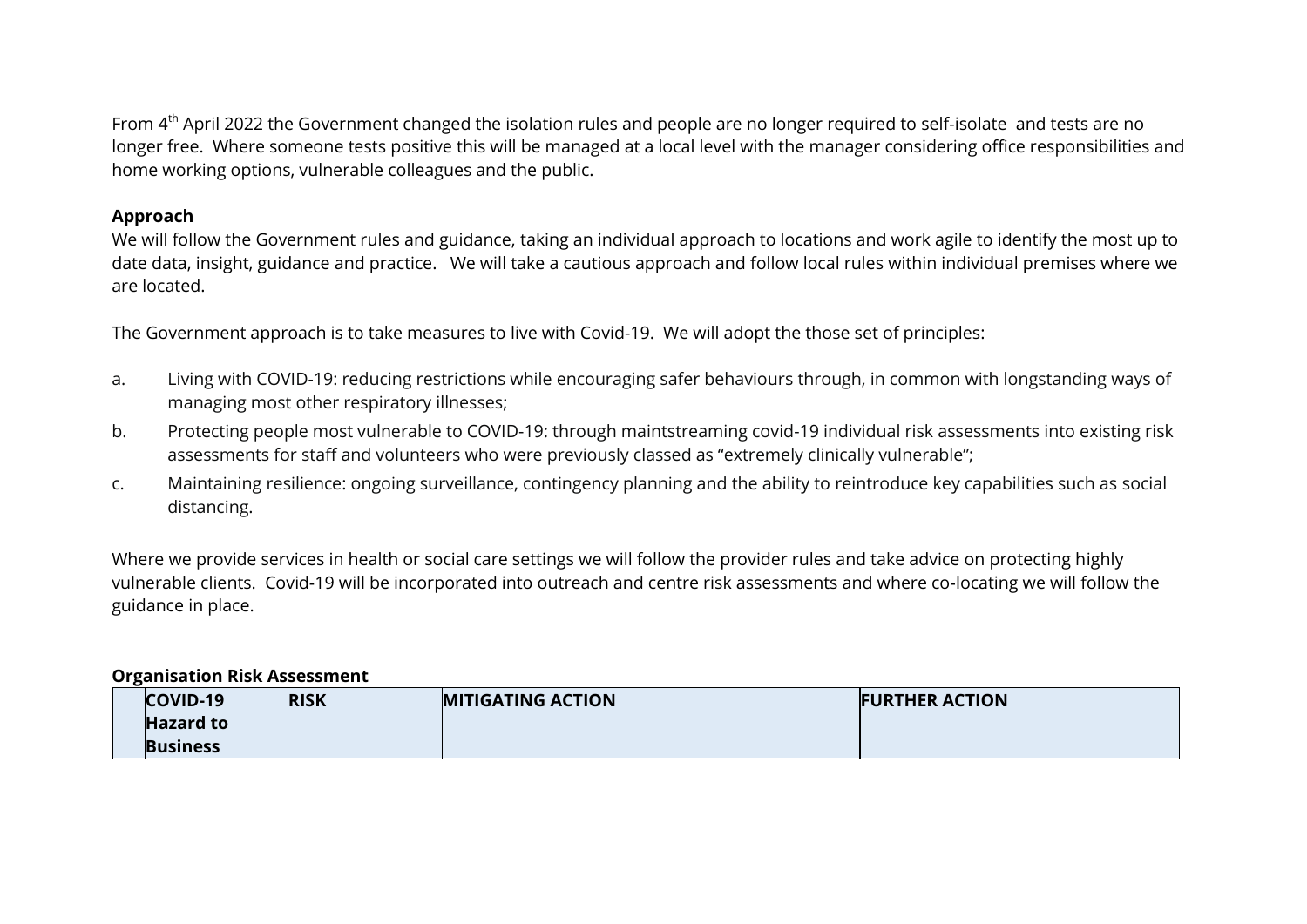|                | Infection         | People entering                     | Clients are asked and reminded if they                                                              |                                           |
|----------------|-------------------|-------------------------------------|-----------------------------------------------------------------------------------------------------|-------------------------------------------|
|                | prevention        |                                     | the premises have believe they are Covid positive, not to come into our Monitor guidance and review |                                           |
|                |                   | COVID-19 and risk offices.          |                                                                                                     | signage is in place.                      |
|                |                   | Risk of spreading contaminating the |                                                                                                     |                                           |
|                | COVID-19 in the   | building or                         |                                                                                                     |                                           |
|                | premises with     | spreading the                       | Clear signage at entrance reminding people                                                          |                                           |
|                | staff, volunteers | virus                               | if they have symptoms not to come in and advised                                                    |                                           |
|                | and visitors      |                                     | during appointment set ups.                                                                         |                                           |
|                | catching it and   |                                     |                                                                                                     |                                           |
|                | spreading         |                                     |                                                                                                     |                                           |
| $\overline{2}$ |                   | Surfaces are                        | Increase hygiene products on the premises                                                           | Hand sanitzer encouraged and              |
|                |                   | contaminated with $\bullet$         | Regular reminder of procedures by staff                                                             | available at entrances and throughout     |
|                |                   | COVID19 droplets  •                 | Surfaces to be kept clear and clean                                                                 | premises                                  |
|                |                   | and risk of                         | Keyboard covers and headphone sets in                                                               |                                           |
|                |                   | contracting virus                   | place, clients can use speaker phone                                                                | Retain clear signage reminding            |
|                |                   |                                     |                                                                                                     | "catch it, bin it" and guidance on how to |
|                |                   |                                     | Professional cleaning in place                                                                      | wash hands, removing unnecessary          |
|                |                   |                                     | Clear desk policy                                                                                   | posters.                                  |
|                |                   |                                     |                                                                                                     | Desks cleaned between                     |
|                |                   |                                     |                                                                                                     | appointments, cleaning products           |
|                |                   |                                     |                                                                                                     | available on the desks.                   |
|                |                   |                                     |                                                                                                     |                                           |
|                |                   |                                     |                                                                                                     | Monitored for quality and                 |
|                |                   |                                     |                                                                                                     | quantity of cleaning.                     |
|                |                   |                                     |                                                                                                     |                                           |
|                |                   |                                     |                                                                                                     |                                           |
|                |                   |                                     |                                                                                                     | Clear desk policy reminders and           |
|                |                   |                                     |                                                                                                     | enforced                                  |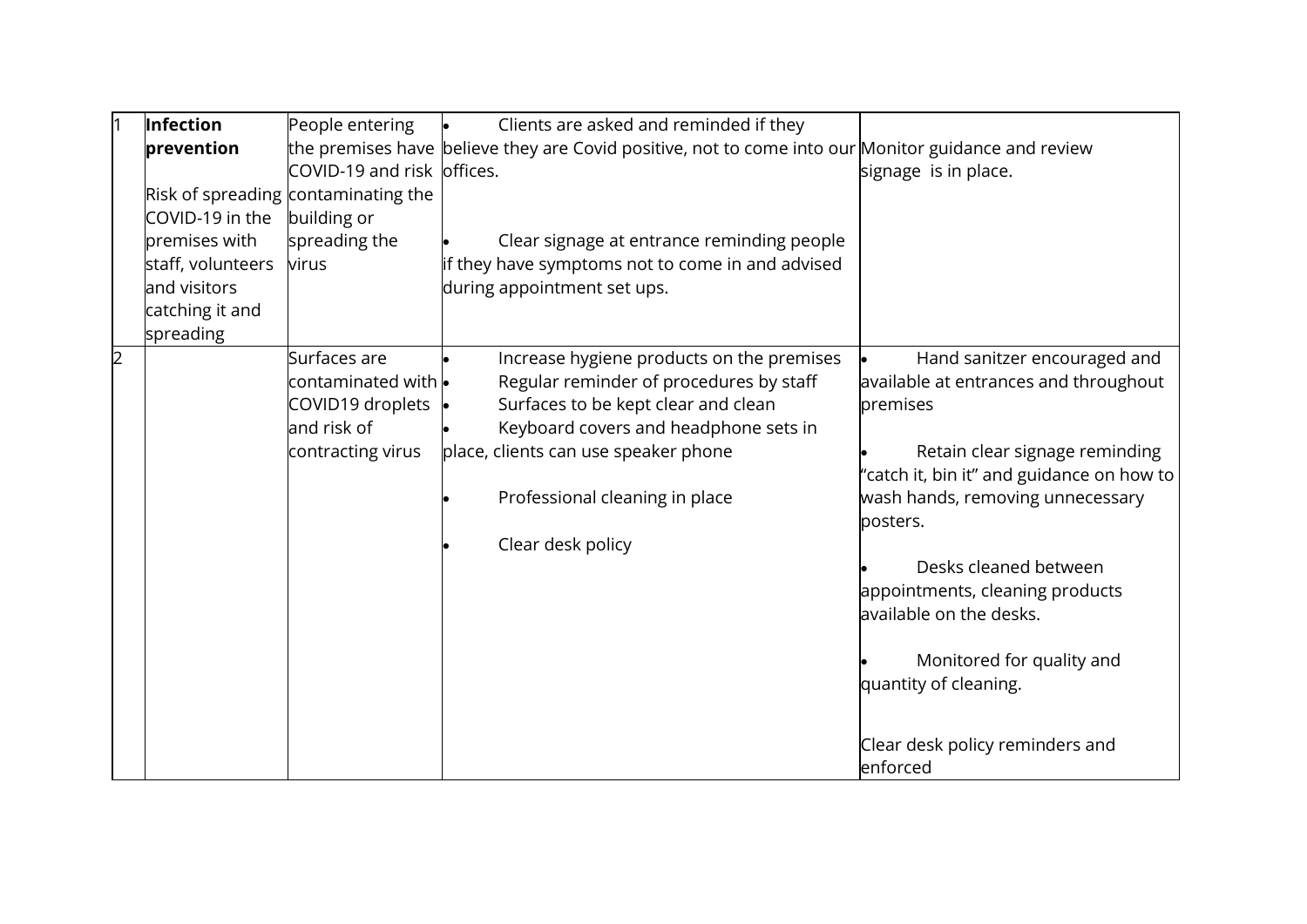| lЗ |                   | Risk of inhaling    | Social distancing not required but avoid less        |                                           |
|----|-------------------|---------------------|------------------------------------------------------|-------------------------------------------|
|    |                   | droplets and        | than 2 metres where can                              | Retain stocks of disposable masks and     |
|    |                   | people becoming     |                                                      | visors for public, staff and volunteers,  |
|    |                   | ill with COVID-19   |                                                      | NB health and disabilities issues as well |
|    |                   |                     | People can choose to wear face coverings             | as religious or cultural considerations.  |
|    |                   |                     | (masks/visors) encouraged to do so when speaking     |                                           |
|    |                   |                     | with the public and plastic shields at reception and |                                           |
|    |                   |                     | other locations as agreed between individuals        |                                           |
|    |                   |                     |                                                      | Continue to open windows for              |
|    |                   |                     | Increased ventilation with windows opened            | ventilation and HEPA in place where       |
|    |                   |                     | to reduce risk of droplets in atmosphere, between    | there are no windows.                     |
|    |                   |                     | appointments, at the start, middle and end of the    |                                           |
|    |                   |                     | day                                                  |                                           |
|    |                   |                     |                                                      |                                           |
|    |                   |                     | Use room appropriate to the length of                |                                           |
|    |                   |                     | interview and number of users, including use of      |                                           |
|    |                   |                     | alternative rooms if more appropriate                |                                           |
| 4  | To reduce the     | Keep distances      | 2 metre distancing to be observed if possible .      | As above                                  |
|    | risk of           | where possible      | but non longer required                              |                                           |
|    | contamination     |                     | Disposable masks available                           |                                           |
|    | and spread of     |                     | Open windows to increase ventilation                 |                                           |
|    | virus             |                     | Staff or volunteers who test positive to speak       |                                           |
|    |                   |                     | with line manager to identify if they can work at    |                                           |
|    |                   |                     | home or if need to come into the office measures to  |                                           |
|    |                   |                     | limit contact including individual office space      |                                           |
| 5  | Social distancing | Layout of the       | Increase floor space and system to avoid             | Ensure office space doesn't               |
|    |                   | building not        | contact                                              | clutter                                   |
|    |                   | conducive to Social |                                                      |                                           |
|    |                   | distancing rules    |                                                      |                                           |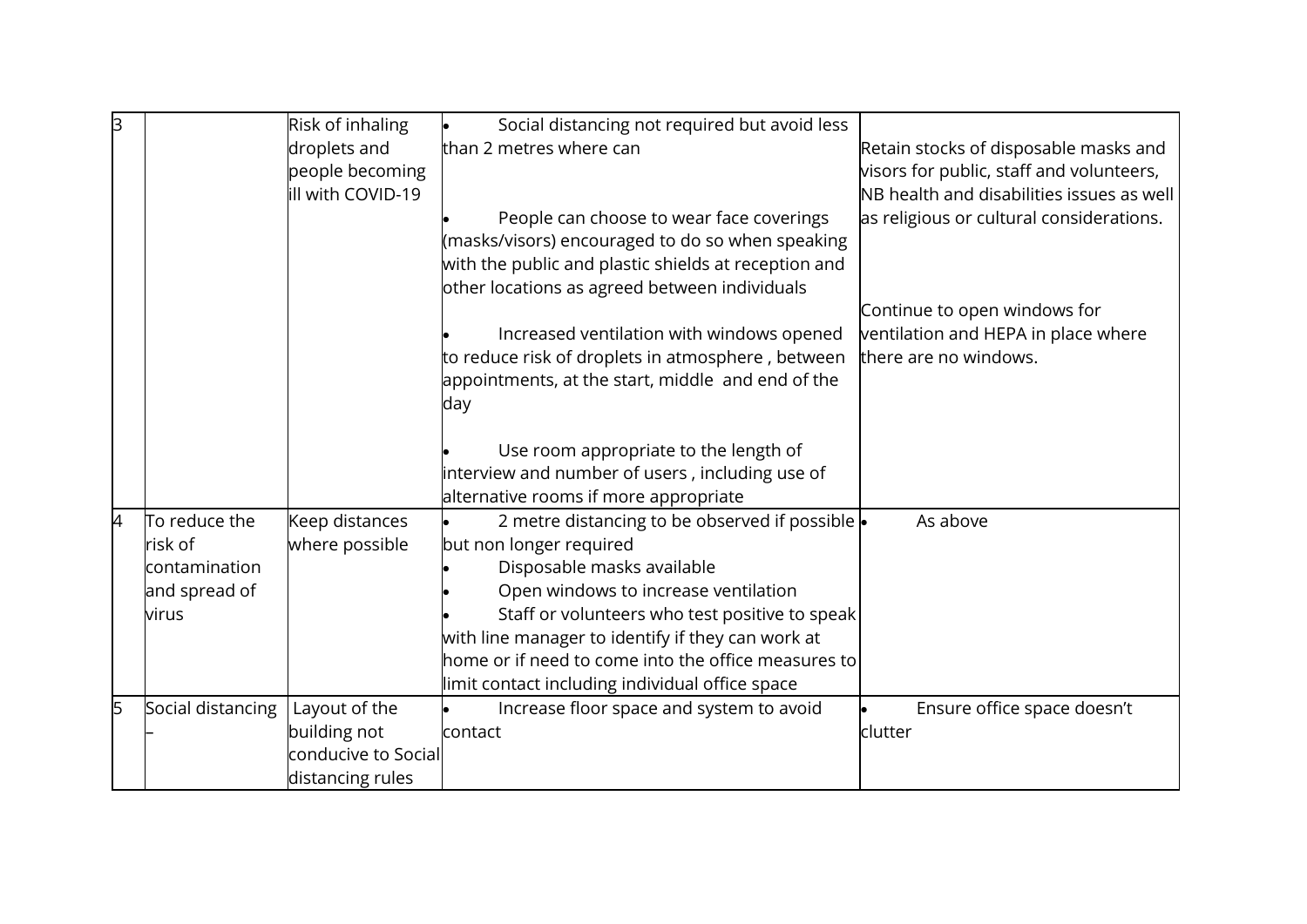|                 |                                                                                                        |                                                     |                                                                                                                                             | Appointment use to better<br>control numbers into the building and<br>crowded space                                                                                |
|-----------------|--------------------------------------------------------------------------------------------------------|-----------------------------------------------------|---------------------------------------------------------------------------------------------------------------------------------------------|--------------------------------------------------------------------------------------------------------------------------------------------------------------------|
| $6\overline{6}$ | Reduce risk of<br>infection                                                                            | Insufficient<br>cleaning supplies                   | Soap/sanitizers available, disposable tissues Supervisors and other key staff to<br>with ordering system via Business Support               | monitor levels and place order before                                                                                                                              |
|                 |                                                                                                        |                                                     |                                                                                                                                             | running out                                                                                                                                                        |
| 17              | Social<br>distancing reduc attendance<br>e the risk of<br>spreading the<br>virus between<br>households | Public                                              | Use appointments and staggered attendance to<br>reduce attendance (improving customer journey)                                              | Monitor                                                                                                                                                            |
| $\overline{8}$  |                                                                                                        | Staff may not<br>enforce required<br><b>process</b> | Expectations made clear and support<br>provided                                                                                             | <b>Escalate to managers and consider with</b><br>existing policies on managing conflict<br>with clients                                                            |
| 10              | Lack of update                                                                                         | Confusion, failure<br>risk of infection             | CAWS misses a vital update to Government<br>to follow guidance, guidance on Covid 19 leading to people being<br>exposed to unnecessary risk | Health and Safety lead to keep up to<br>date on Government publications and<br>updates and inform SMT of significant<br>changes and wider staff and<br>volunteers. |

| <b>Specific issues to Crawley</b>                                      | <b>Mitigation</b>                                                | <b>Status</b>                                 |
|------------------------------------------------------------------------|------------------------------------------------------------------|-----------------------------------------------|
| Lift and staircase could mean closed<br>space people will make contact | Choice, back to back on staircase                                | Completed - removed as no longer<br>necessary |
| Small duty rooms and layout of<br>seating close                        | Choice of using screens between<br>seating, windows to ventilate | Completed - removed as no longer<br>necessary |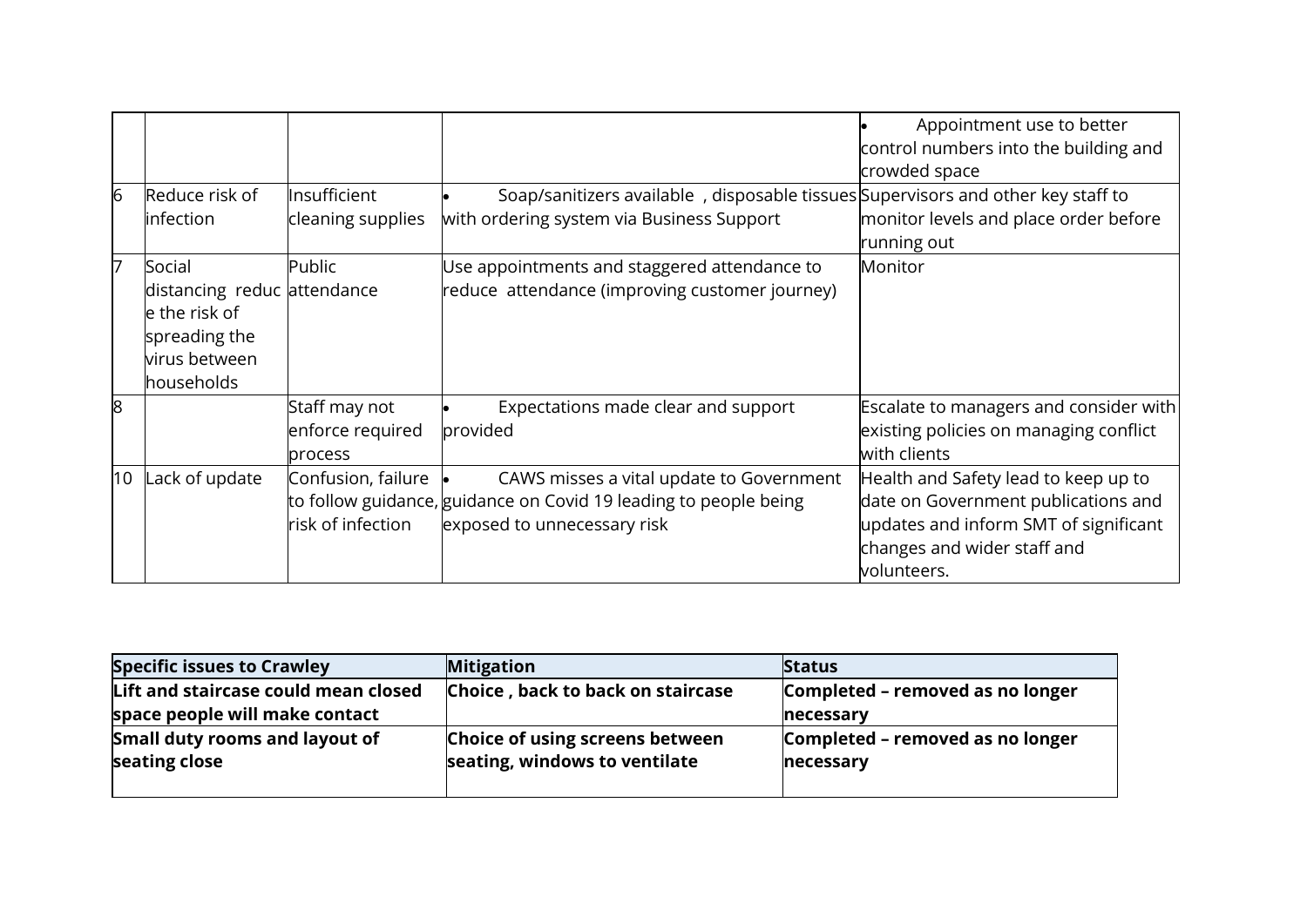| Specific issues to Horsham                                                    | <b>Mitigation</b>      | <b>Status</b>                     |
|-------------------------------------------------------------------------------|------------------------|-----------------------------------|
| Reception has 2 seat so cannot provide Receptionists to agree if they want to |                        | Completed and no longer necessary |
| 5 day cover without some                                                      | sit alone or be paired | HEPA in place                     |
| hot desking.                                                                  |                        |                                   |

| Specific issues to Haywards Heath | <b>Mitigation</b>                                                                                                                                                | <b>Status</b>                                       |
|-----------------------------------|------------------------------------------------------------------------------------------------------------------------------------------------------------------|-----------------------------------------------------|
| <b>Small reception area</b>       | Door can be closed and advice<br>provided through shielded hatch. Hub<br>space available for conversations.<br>Desks to be returned but ensure space<br>to move. | $\ln$ place<br><b>HEPA for non ventilated areas</b> |

| <b>Specific issues to Worthing</b>                                                                                                                    | <b>Mitigation</b>                                                                                                                                            | <b>Status</b>                                    |
|-------------------------------------------------------------------------------------------------------------------------------------------------------|--------------------------------------------------------------------------------------------------------------------------------------------------------------|--------------------------------------------------|
| No buzzer to the reception area so<br>clients cannot ask for help without<br>risk of congregation in the area or<br>notify advisor they have arrived. | Arrange for telephone/text<br>confirmation to come into<br>appointment.                                                                                      | In place                                         |
| Reception has fixed chairs which risks Encourage seats apart but no longer<br>not social distancing                                                   | need to enforce                                                                                                                                              | <b>Restrictions removed</b>                      |
| Small rooms with no window                                                                                                                            | Can continue to use rooms flexibly and Explore pod privacy in reception and<br>swap advisors to use interview rooms $\ $ restrictions no longer required for | <b>linterviews</b><br><b>HEPA units in place</b> |